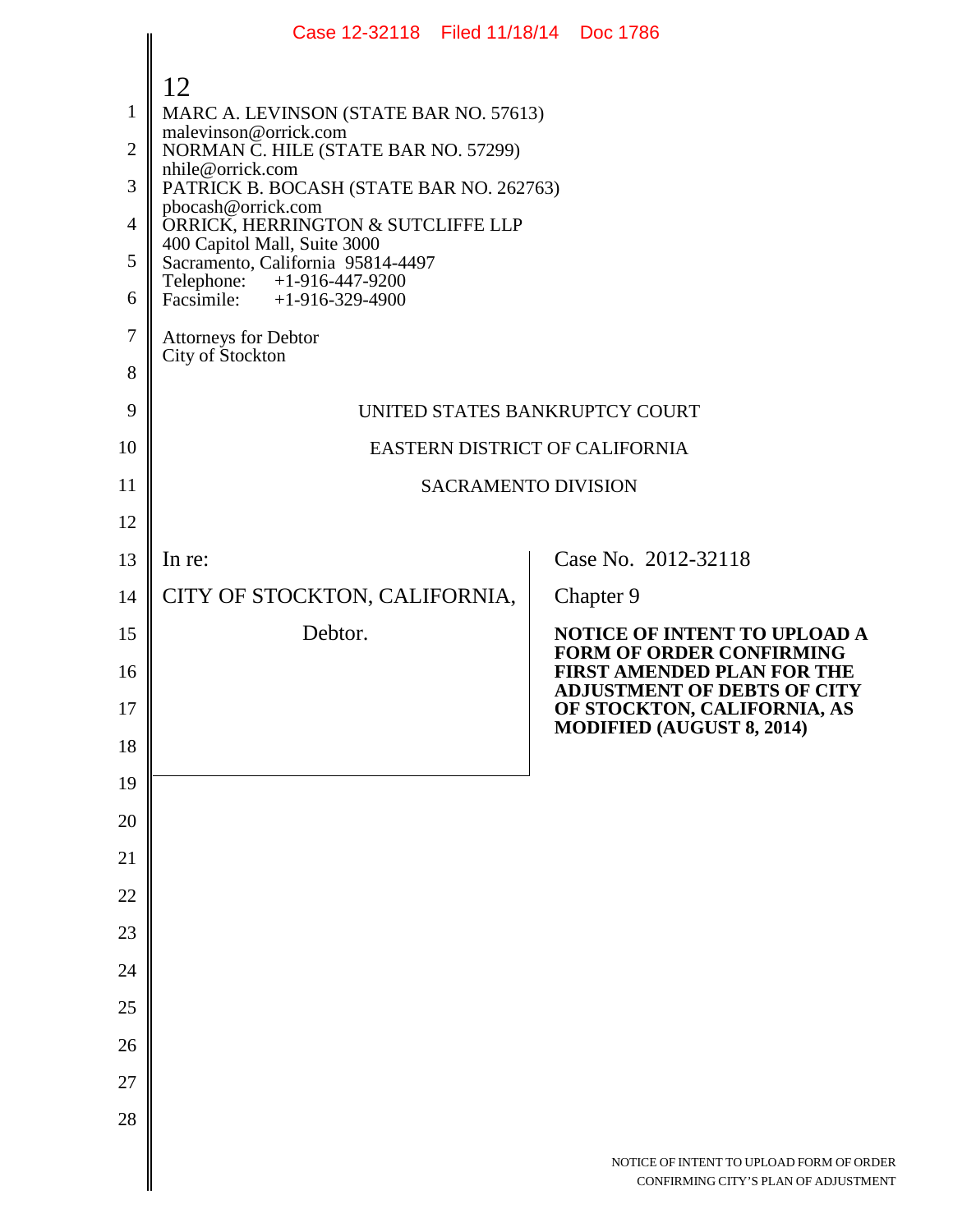|                | $\alpha$ 30 12-32110 1100 11110114 DUC 1100                                                                                                                                           |                                                                                                            |  |
|----------------|---------------------------------------------------------------------------------------------------------------------------------------------------------------------------------------|------------------------------------------------------------------------------------------------------------|--|
| $\mathbf{1}$   | PLEASE TAKE NOTICE that the City of Stockton, California ("City") intends to upload                                                                                                   |                                                                                                            |  |
| $\overline{2}$ |                                                                                                                                                                                       | the form of order, attached hereto as Exhibit 1 ("Form of Order"), confirming the Plan <sup>1</sup> in the |  |
| 3              | Chapter 9 Case after it has filed the Second Supplemental Plan Supplement <sup>2</sup> .                                                                                              |                                                                                                            |  |
| $\overline{4}$ |                                                                                                                                                                                       | On November 11, 2014, the City circulated a draft of the Form of Order to counsel for                      |  |
| 5              |                                                                                                                                                                                       | Ambac, Assured Guaranty, CalPERS, the California Department of Boating and Waterways,                      |  |
| 6              | Franklin, the Indenture Trustee, NPFG, Operating Engineers Local No. 3, the Retirees                                                                                                  |                                                                                                            |  |
| 7              |                                                                                                                                                                                       | Committee, the Stockton City Employees Association, the Stockton Police Officers Association,              |  |
| 8              | and the Stockton Professional Firefighters – Local 456. Several of the counsel, including counsel                                                                                     |                                                                                                            |  |
| 9              | for Franklin, suggested revisions. The Form of Order incorporates virtually all of the proposed                                                                                       |                                                                                                            |  |
| 10             |                                                                                                                                                                                       | revisions, with slight modifications. The Form of Order incorporates only one of the two                   |  |
| 11             | revisions suggested by Franklin. Specifically, it does not incorporate the suggested revision that                                                                                    |                                                                                                            |  |
| 12             |                                                                                                                                                                                       | would delete paragraph 6 of the Form of Order (referencing the Second Supplemental Plan                    |  |
| 13             | Supplement). The City will file the Second Supplemental Plan Supplement prior to uploading the                                                                                        |                                                                                                            |  |
| 14             | Form of Order.                                                                                                                                                                        |                                                                                                            |  |
| 15             |                                                                                                                                                                                       |                                                                                                            |  |
| 16             | Dated: November 18, 2014                                                                                                                                                              | <b>MARC A. LEVINSON</b>                                                                                    |  |
| 17             | NORMAN C. HILE                                                                                                                                                                        | PATRICK B. BOCASH                                                                                          |  |
| 18             |                                                                                                                                                                                       | Orrick, Herrington & Sutcliffe LLP                                                                         |  |
| 19             |                                                                                                                                                                                       |                                                                                                            |  |
| 20             | By: $\qquad$                                                                                                                                                                          | /s/ Marc A. Levinson<br><b>MARC A. LEVINSON</b>                                                            |  |
| 21             |                                                                                                                                                                                       | <b>Attorneys for Debtor</b><br>City of Stockton                                                            |  |
| 22             |                                                                                                                                                                                       |                                                                                                            |  |
| 23             |                                                                                                                                                                                       |                                                                                                            |  |
| 24             |                                                                                                                                                                                       |                                                                                                            |  |
| 25             |                                                                                                                                                                                       |                                                                                                            |  |
| 26             | <sup>1</sup> First Amended Plan for the Adjustment of Debts of City of Stockton, California, As Modified (August 8, 2014)                                                             |                                                                                                            |  |
| 27             | [Dkt. No. 1645] ("Plan"). Unless otherwise defined herein, capitalized terms used herein shall have the meaning<br>ascribed to them in the Plan.                                      |                                                                                                            |  |
| 28             | $2$ Note that the 70-page Plan (Exhibit A to the Form of Order) is not attached to this Notice. The Plan will be<br>attached to the Form of Order when the Form of Order is uploaded. |                                                                                                            |  |
|                | OHSUSA:759487856.3<br>$-2-$                                                                                                                                                           | NOTICE OF INTENT TO UPLOAD FORM OF ORDER<br>CONFIRMING CITY'S PLAN OF ADJUSTMENT                           |  |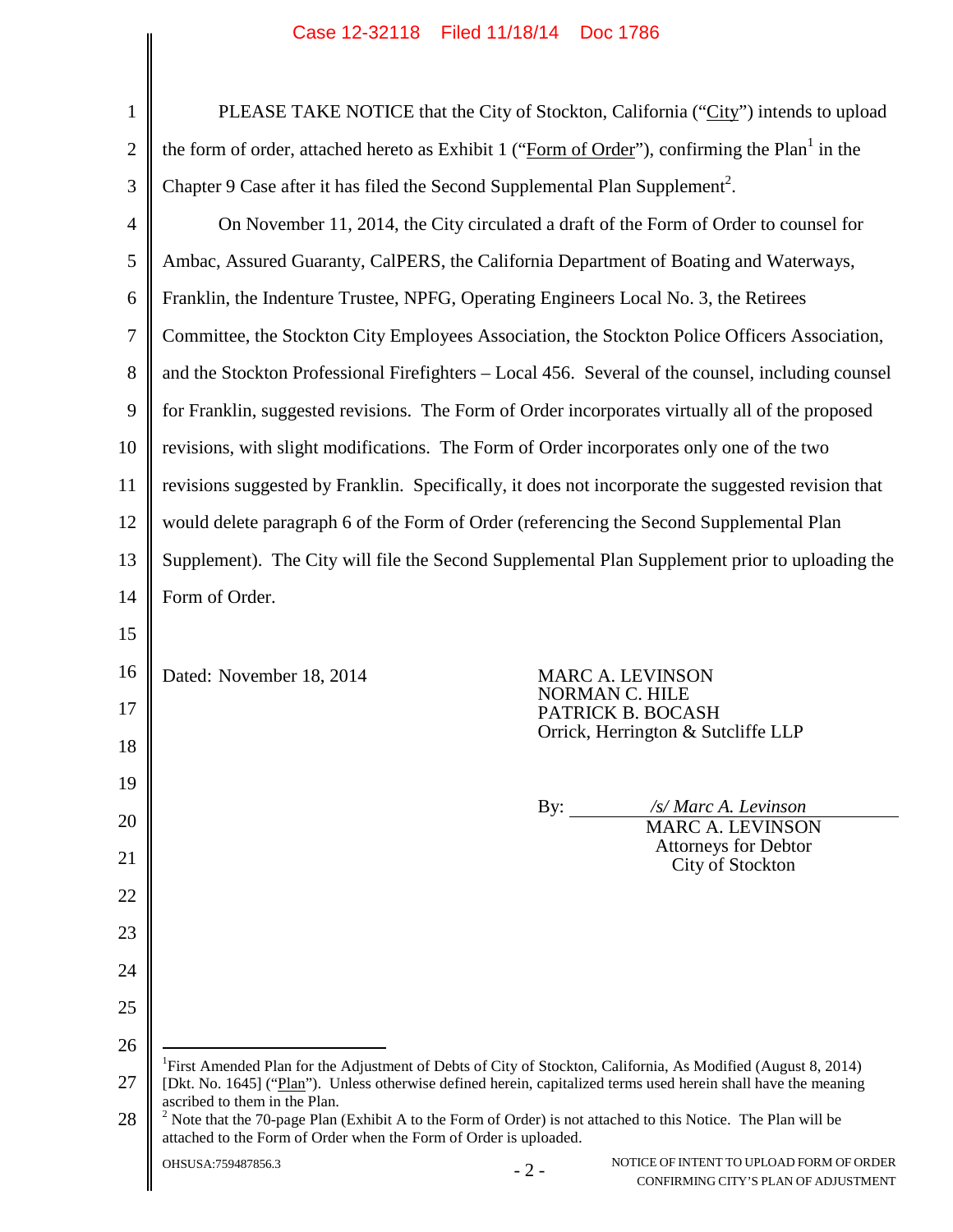# **Exhibit 1**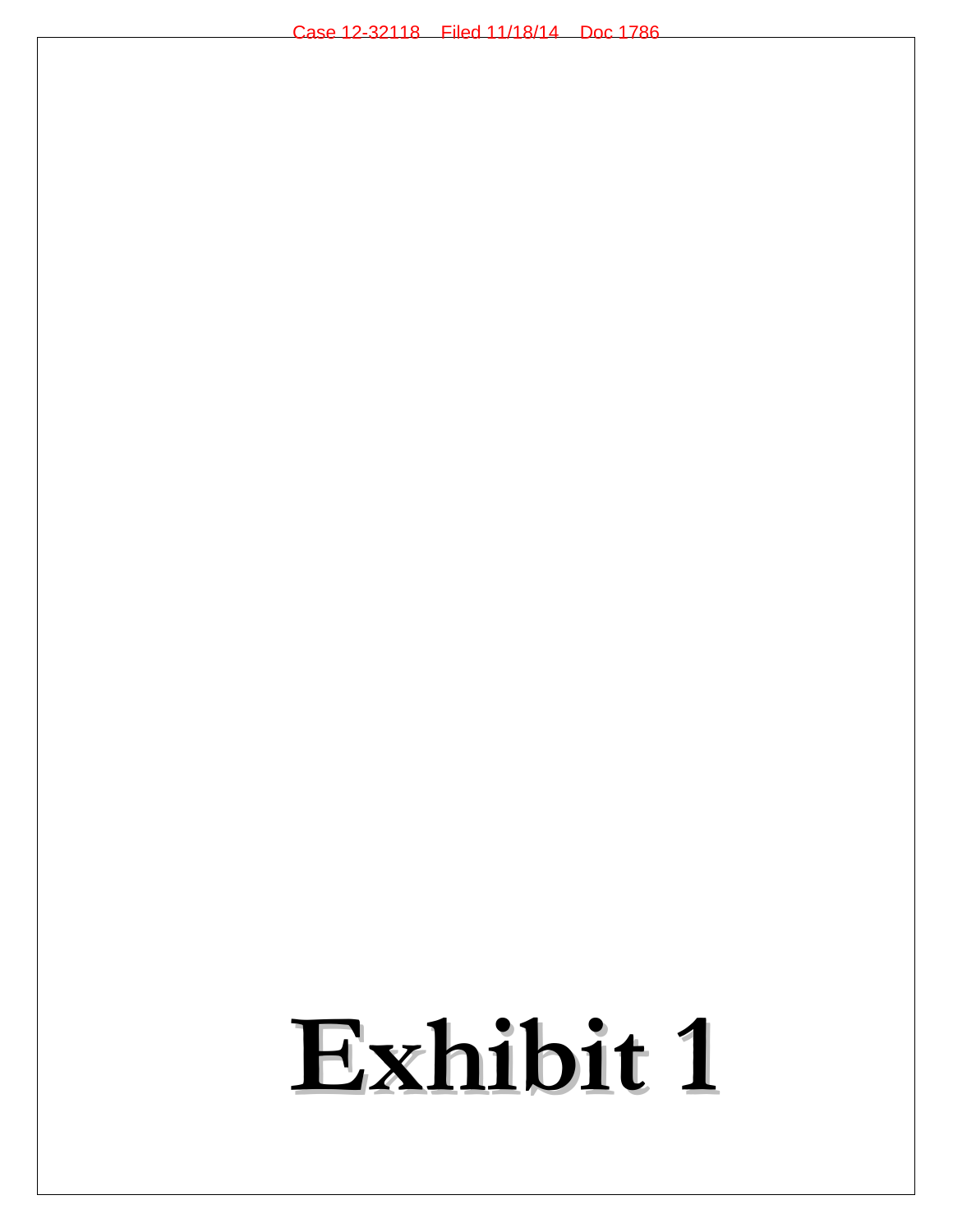|                | Case 12-32118 Filed 11/18/14 Doc 1786                                                        |                                                                                                                  |  |
|----------------|----------------------------------------------------------------------------------------------|------------------------------------------------------------------------------------------------------------------|--|
|                | 79                                                                                           |                                                                                                                  |  |
| $\mathbf{1}$   | MARC A. LEVINSON (STATE BAR NO. 57613)                                                       |                                                                                                                  |  |
| $\overline{2}$ | malevinson@orrick.com<br>NORMAN C. HILE (STATE BAR NO. 57299)                                |                                                                                                                  |  |
| 3              | nhile@orrick.com<br>PATRICK B. BOCASH (STATE BAR NO. 262763)                                 |                                                                                                                  |  |
| 4              | pbocash@orrick.com<br>ORRICK, HERRINGTON & SUTCLIFFE LLP<br>400 Capitol Mall, Suite 3000     |                                                                                                                  |  |
| 5              | Sacramento, California 95814-4497<br>Telephone: +1-916-447-9200                              |                                                                                                                  |  |
| 6              | Facsimile: +1-916-329-4900                                                                   |                                                                                                                  |  |
| 7              | <b>Attorneys for Debtor</b><br>City of Stockton                                              |                                                                                                                  |  |
| 8              |                                                                                              |                                                                                                                  |  |
| 9              | UNITED STATES BANKRUPTCY COURT                                                               |                                                                                                                  |  |
| 10             | EASTERN DISTRICT OF CALIFORNIA                                                               |                                                                                                                  |  |
| 11             | <b>SACRAMENTO DIVISION</b>                                                                   |                                                                                                                  |  |
| 12             |                                                                                              |                                                                                                                  |  |
| 13             | In re:                                                                                       | Case No. 2012-32118                                                                                              |  |
| 14             | CITY OF STOCKTON, CALIFORNIA,                                                                | Chapter 9                                                                                                        |  |
| 15             | Debtor.                                                                                      | <b>ORDER CONFIRMING FIRST</b><br><b>AMENDED PLAN FOR THE</b>                                                     |  |
| 16<br>17       |                                                                                              | <b>ADJUSTMENT OF DEBTS OF CITY</b><br>OF STOCKTON, CALIFORNIA, AS<br><b>MODIFIED (AUGUST 8, 2014)</b>            |  |
| 18             |                                                                                              | <b>Continued Confirmation Hearing</b>                                                                            |  |
| 19             |                                                                                              | October 30, 2014<br>Date:<br>10:00 a.m.<br>Time:                                                                 |  |
| 20             |                                                                                              | Courtroom 35<br>Dept:<br>Hon. Christopher M. Klein<br>Judge:                                                     |  |
| 21             |                                                                                              |                                                                                                                  |  |
| 22             | The City of Stockton (the "City") having proposed and filed the following:                   |                                                                                                                  |  |
| 23             | 1.<br>First Amended Plan for the Adjustment of Debts of City of Stockton, California,        |                                                                                                                  |  |
| 24             | As Modified (August 8, 2014) [Dkt. No. 1645] (the "Plan"), a copy of which is attached as    |                                                                                                                  |  |
| 25             | Exhibit A;                                                                                   |                                                                                                                  |  |
| 26             | 2.<br>Modified Disclosure Statement with Respect to First Amended Plan for the               |                                                                                                                  |  |
| 27             | Adjustment of Debts of City of Stockton, California (November 15, 2013) [Dkt. No. 1215]; and |                                                                                                                  |  |
| 28             | 111                                                                                          |                                                                                                                  |  |
|                |                                                                                              | ORDER CONFIRMING FIRST AMENDED PLAN<br>$-1-$<br>FOR CITY OF STOCKTON, CALIFORNIA,<br>AS MODIFIED (AUGUST 8 2014) |  |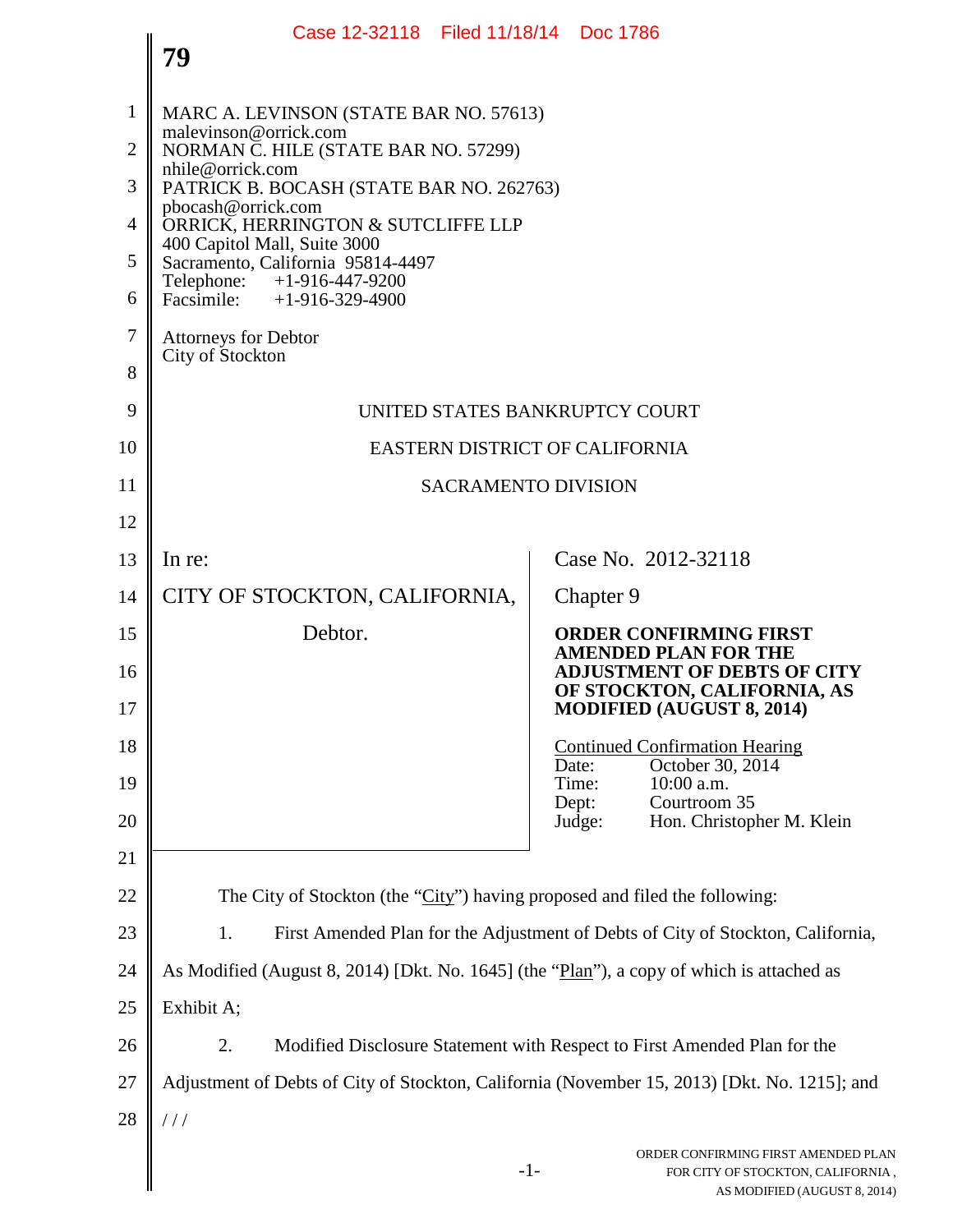| $\mathbf{1}$   | 3.<br>Second Supplemental Plan Supplement in Connection with the First Amended                                                                                                                                         |  |
|----------------|------------------------------------------------------------------------------------------------------------------------------------------------------------------------------------------------------------------------|--|
| $\overline{2}$ | Plan for the Adjustment of Debts of City of Stockton, California, As Modified (August 8, 2014)                                                                                                                         |  |
| 3              | [Dkt. No. ____] ("Second Supplemental Plan Supplement").                                                                                                                                                               |  |
| 4              | The Bankruptcy Court, having entered the Order (1) Approving Modified Disclosure                                                                                                                                       |  |
| 5              | Statement with Respect to First Amended Plan for the Adjustment of Debts of City of Stockton,                                                                                                                          |  |
| 6              | California (November 15, 2013); (2) Setting Confirmation Procedures; and (3) Scheduling Filing                                                                                                                         |  |
| 7              | Dates and the Confirmation Hearing [Dkt. No. 1220], having considered the evidence adduced at                                                                                                                          |  |
| 8              | the Confirmation Hearing, the pleadings, and the arguments of the City and the other interested                                                                                                                        |  |
| 9              | parties in this case, and having made its findings of fact and conclusions of law pursuant to                                                                                                                          |  |
| 10             | Bankruptcy Rules 7052 and 9014 at hearings conducted on October 1 and October 30, 2014:                                                                                                                                |  |
| 11             | IT IS HEREBY ORDERED that:                                                                                                                                                                                             |  |
| 12             | The Plan is confirmed.<br>1.                                                                                                                                                                                           |  |
| 13             | 2.<br>Subpart (iii) of definition 69 of the Plan (Contracts for Loan Guarantee)                                                                                                                                        |  |
| 14             | erroneously refers to "a promissory note issued by the City numbered B-03-MC-06-0036." Such                                                                                                                            |  |
| 15             | subpart of Definition 69 of the Plan is modified to refer to "a promissory note issued by the City                                                                                                                     |  |
| 16             | numbered B-03-MC-06-0026."                                                                                                                                                                                             |  |
| 17             | 3.<br>The objection to the Plan filed by creditors Franklin High Yield Tax-Free Income                                                                                                                                 |  |
| 18             | Fund and Franklin California High Yield Municipal Fund [Dkt. No. 1273] and all other                                                                                                                                   |  |
| 19             | objections to the Plan are overruled.                                                                                                                                                                                  |  |
| 20             | The record of the Confirmation Hearing is closed.<br>4.                                                                                                                                                                |  |
| 21             | Any holder of a Claim that has accepted or rejected the November 15, 2013, plan<br>5.                                                                                                                                  |  |
| 22             | of adjustment [Dkt. No. 1204] is deemed to have accepted or rejected the Plan. The City is not                                                                                                                         |  |
| 23             | required to resolicit acceptances or rejections of the Plan.                                                                                                                                                           |  |
| 24             | All transactions contemplated under the Plan, the Second Supplemental Plan<br>6.                                                                                                                                       |  |
| 25             | Supplement and documents related thereto are hereby authorized and approved.                                                                                                                                           |  |
| 26             | //                                                                                                                                                                                                                     |  |
| 27             |                                                                                                                                                                                                                        |  |
| 28             | $1$ Capitalized terms used but not defined in this Order have the meanings set forth in the Plan.<br>ORDER CONFIRMING FIRST AMENDED PLAN<br>$-2-$<br>FOR CITY OF STOCKTON, CALIFORNIA,<br>AS MODIFIED (AUGUST 8, 2014) |  |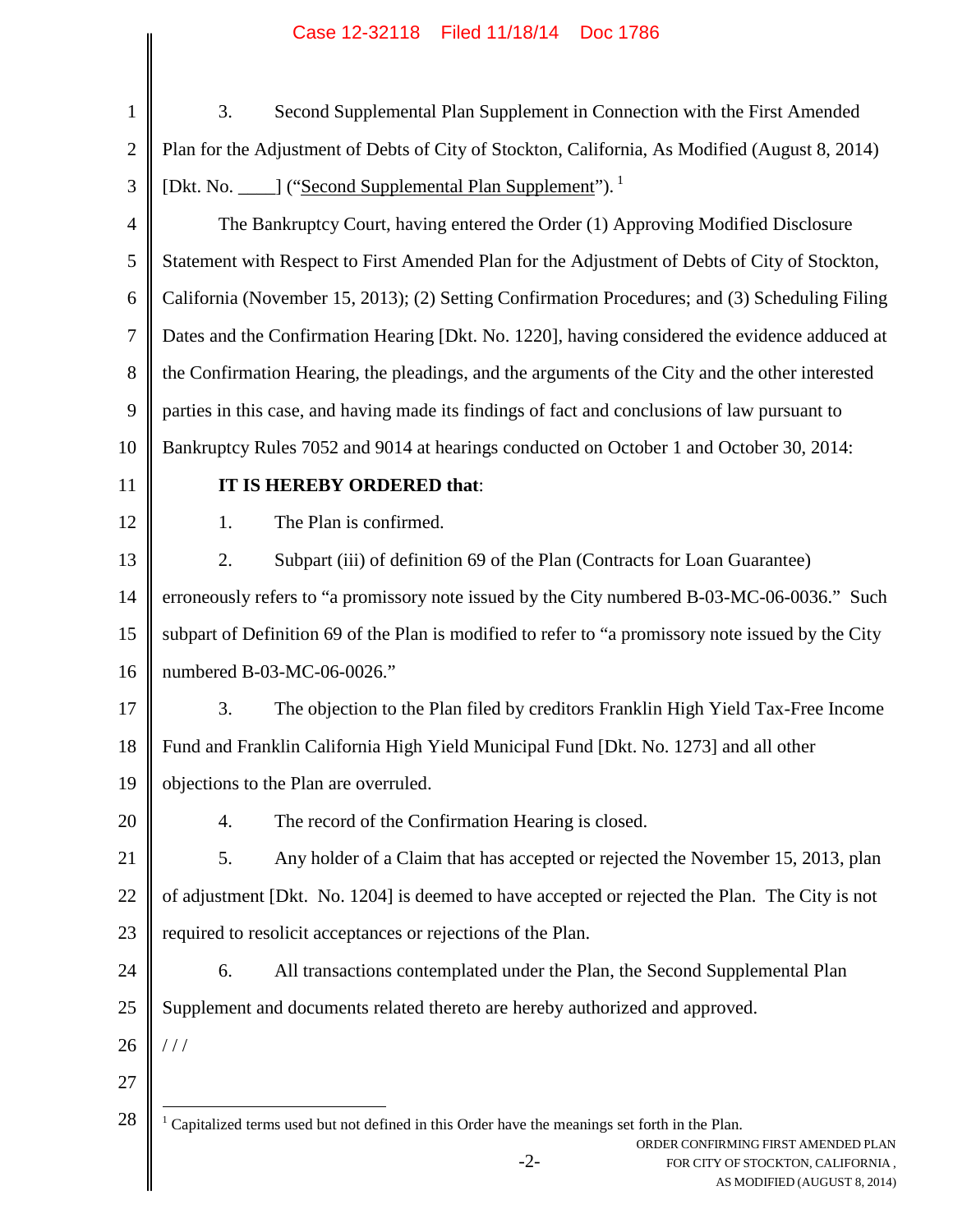1 2 3 4 5 6 7 8 7. The assumption of executory contracts and unexpired leases pursuant to Section VI.A. of the Plan is approved. Any party to an executory contract or unexpired lease assumed by the City that asserts that any payment or other performance is due as a condition to the proposed assumption shall, within 90 days of the Effective Date, file with the Bankruptcy Court and serve upon the City a written statement and accompanying declaration in support thereof, specifying the basis for its Claim. The failure to timely file and serve such a statement shall be deemed to be a waiver of any and all objections to the proposed assumption and any claim for cure amounts of the agreement at issue.

9 10 11 12 13 14 15 16 17 18 19 20 21 22 23 8. If a party to an executory contract or unexpired lease assumed by the City timely asserts that any payment or other performance is due as a condition to the proposed assumption, and the Bankruptcy Court enters an order determining that the City is required to pay a cure amount or otherwise render performance as a condition to such assumption, then the City may elect, within 14 days after the date of any such order, to reject such executory contract or unexpired lease by filing a motion with the Bankruptcy Court seeking approval of such rejection. 9. The rejection by the City of the following executory contracts or unexpired leases is approved: (1); Office Building Standby Agreement; (2) Lease, dated as of June 21, 1988, between the City, as lessor, and Stockton Sailing Club, a California corporation, as lessee, as amended by the First Amendment to Lease, dated as of August 22, 1994; (3) Lease, dated as of December 27, 1974, between the City, as lessor, and Stephens Marine, Inc., a California corporation, as lessee, as amended; and (4) Agreement for Purchase and Sale of Real Property, dated as of August 17, 2004, by and between the City and the County of San Joaquin. Upon the Effective Date, such executory contracts and unexpired leases shall be deemed rejected by the City without further action by the City or the Bankruptcy Court.

24 25 26 27 10. Without prejudice to the right of the City or any other party in interest to object to a proof of claim filed after any applicable bar date as untimely, and except as expressly provided in any order approving a Rejection Motion, any proof of claim filed after the date that is 35 days / / /

28 / / /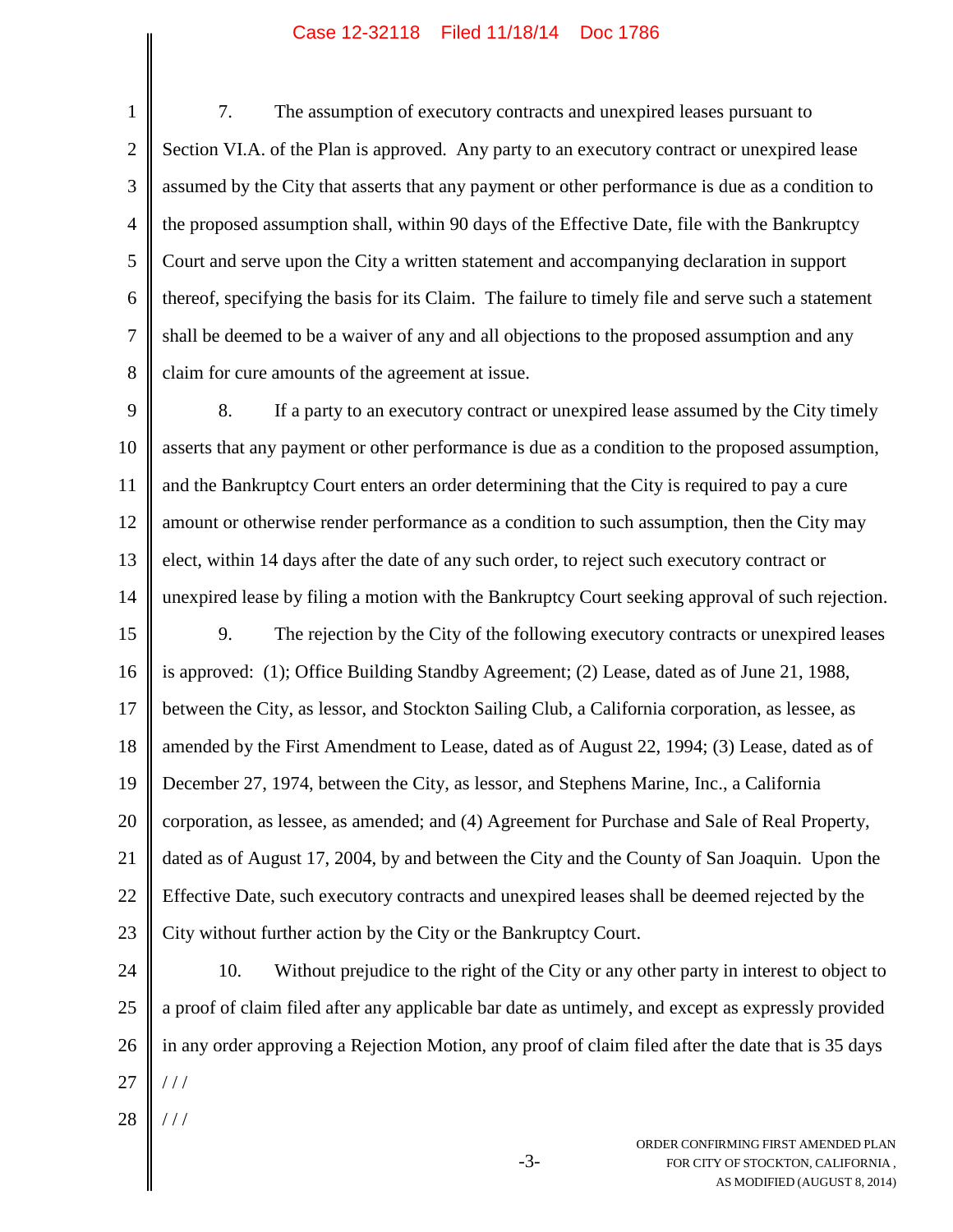1 2 after the date of entry of this Order shall be deemed not timely filed and shall be disallowed in its entirety without any further action by the City or the Bankruptcy Court.

3

4 5 6 7 8 11. On the Effective Date, and upon the City's payment to the Retiree Health Benefit Claimants of an aggregate amount of \$5,100,000 for the Allowed Retiree Health Benefit Claims as provided in Class 12 of the Plan, the Retirees Committee shall be released and discharged of and from all further authority, duties, responsibilities, and obligations relating to and arising from and in connection with the Chapter 9 Case, and, except for the limited purpose of presenting to the City any invoices for fees and expenses, the Retirees Committee shall be deemed dissolved.

9 10 11 12 13 14 15 16 12. Within 14 days of the entry of this Order, the City shall, pursuant to Bankruptcy Rule  $3020(c)(2)$ , cause to be served by mail to all creditors, parties in interest, and all parties to the City's executory contracts and unexpired leases a Notice of Entry of this Order ("Notice of Entry") in the form of or substantially similar to Exhibit B hereto. The mailing of the Notice of Entry shall include a CD containing this Order, the Plan and the Second Supplemental Plan Supplement, and shall provide that any party in interest desiring a paper copy of such documents may request these documents at no cost from the City's claims agent, Rust Omni, via the City's chapter 9 website, U.S. Mail, or facsimile.

17 18 19 20 13. The City shall cause the Notice of Entry to be published in a newspaper of general circulation in the City. The Plan need not be reprinted in such publication, which shall instead provide information enabling any interested party to obtain a copy of the Plan or this Order at no cost via internet or U.S. Mail.

21

22

23

24

25

26

27

28

14. In the event of any inconsistency between the Plan and this Order, this Order shall govern.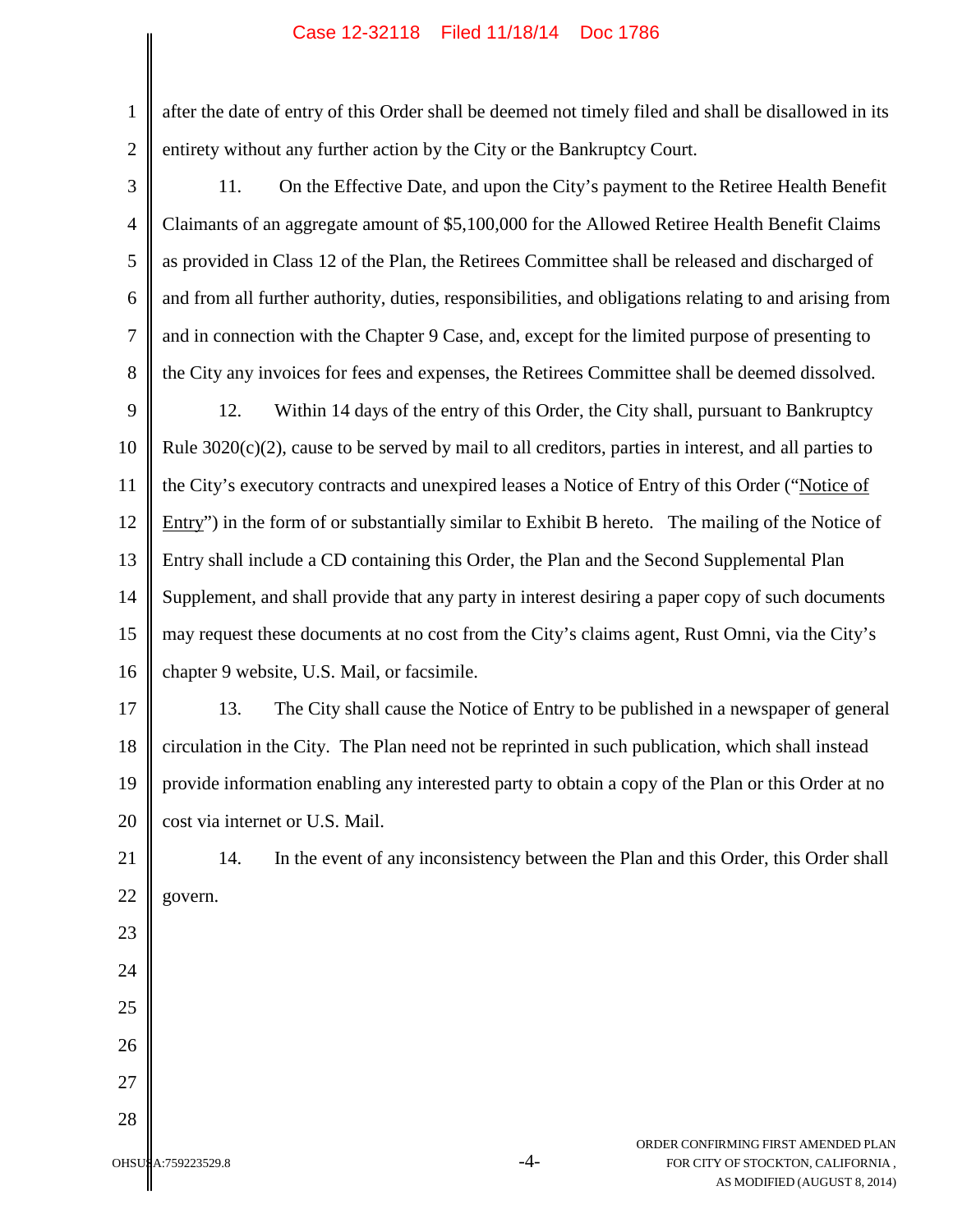## EXHIBIT A

## FIRST AMENDED PLAN FOR THE ADJUSTMENT OF DEBTS OF CITY OF STOCKTON, CALIFORNIA, AS MODIFIED (AUGUST 8, 2014)

(Intentionally omitted)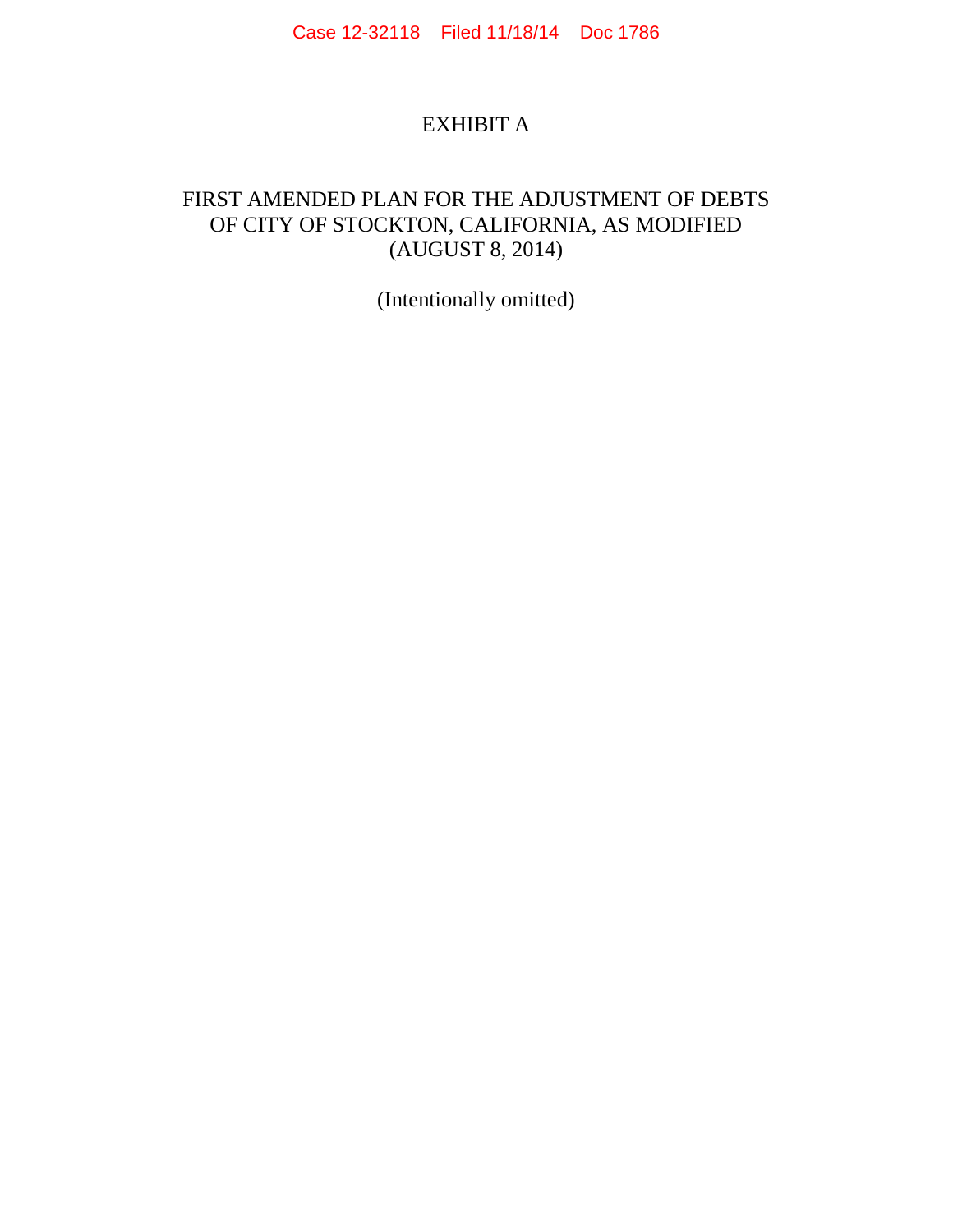# EXHIBIT B

## NOTICE OF ENTRY OF CONFIRMATION ORDER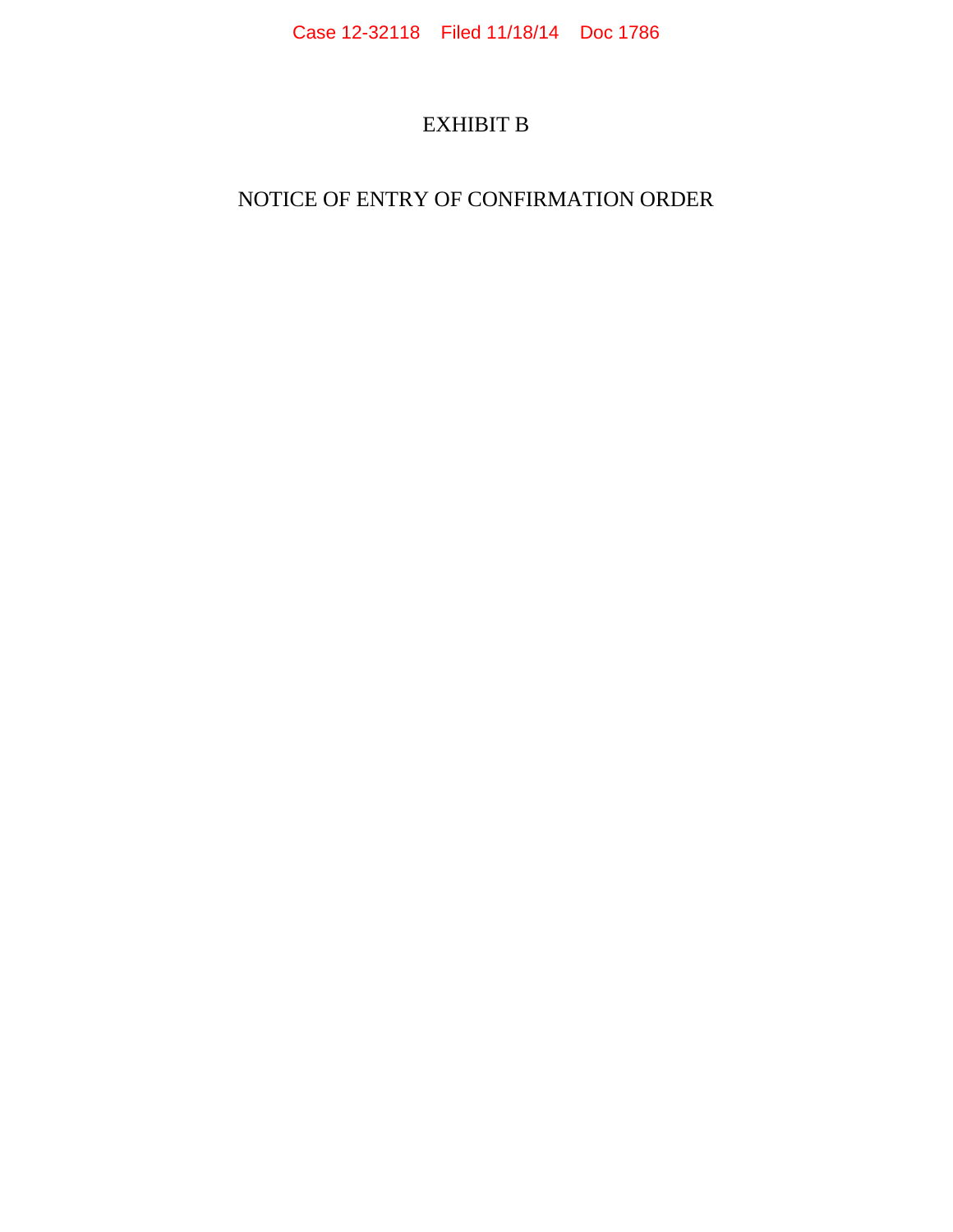|                | Case 12-32118 Filed 11/18/14 Doc 1786                                                            |                                                                    |
|----------------|--------------------------------------------------------------------------------------------------|--------------------------------------------------------------------|
|                | 3                                                                                                |                                                                    |
| $\mathbf{1}$   | MARC A. LEVINSON (STATE BAR NO. 57613)                                                           |                                                                    |
| $\overline{2}$ | malevinson@orrick.com<br>NORMAN C. HILE (STATE BAR NO. 57299)                                    |                                                                    |
| 3              | nhile@orrick.com<br>PATRICK B. BOCASH (STATE BAR NO. 262763)                                     |                                                                    |
| 4              | pbocash@orrick.com<br>ORRICK, HERRINGTON & SUTCLIFFE LLP                                         |                                                                    |
| 5              | 400 Capitol Mall, Suite 3000<br>Sacramento, California 95814-4497                                |                                                                    |
| 6              | Telephone: +1-916-447-9200<br>Facsimile: $+1-916-329-4900$                                       |                                                                    |
| $\tau$         | <b>Attorneys for Debtor</b>                                                                      |                                                                    |
| 8              | City of Stockton                                                                                 |                                                                    |
| 9              | UNITED STATES BANKRUPTCY COURT                                                                   |                                                                    |
| 10             | EASTERN DISTRICT OF CALIFORNIA                                                                   |                                                                    |
| 11             | <b>SACRAMENTO DIVISION</b>                                                                       |                                                                    |
| 12             |                                                                                                  |                                                                    |
| 13             | In re:                                                                                           | Case No. 2012-32118                                                |
| 14             | CITY OF STOCKTON, CALIFORNIA,                                                                    | Chapter 9                                                          |
| 15             | Debtor.                                                                                          | <b>NOTICE OF ENTRY OF ORDER</b><br><b>CONFIRMING FIRST AMENDED</b> |
| 16             |                                                                                                  | PLAN FOR THE ADJUSTMENT OF<br>DEBTS OF CITY OF STOCKTON,           |
| 17             |                                                                                                  | <b>CALIFORNIA, AS MODIFIED</b><br>(AUGUST 8, 2014)                 |
| 18             |                                                                                                  |                                                                    |
| 19             |                                                                                                  |                                                                    |
| 20             | TO ALL CREDITORS, PARTIES IN INTEREST, PARTIES TO THE CITY'S                                     |                                                                    |
| 21             | EXECUTORY CONTRACTS AND UNEXPIRED LEASES, AND THEIR ATTORNEYS OF                                 |                                                                    |
| 22             | <b>RECORD:</b>                                                                                   |                                                                    |
| 23             | PLEASE TAKE NOTICE that on November __, 2014, the United States Bankruptcy                       |                                                                    |
| 24             | Court for the Eastern District of California entered the Order Confirming First Amended Plan For |                                                                    |
| 25             | The Adjustment Of Debts Of City Of Stockton, California, As Modified (August 8, 2014) (the       |                                                                    |
| 26             | "Order" confirming the "Plan").                                                                  |                                                                    |
| 27             | PLEASE TAKE FURTHER NOTICE that a CD containing a copy of (i) the Order,                         |                                                                    |
| 28             | including its exhibits (one of which is the Plan), and (ii) the City's Second Supplemental Plan  |                                                                    |
|                |                                                                                                  | NOTICE OF ENTRY OF ORDER CONFIRMING<br>CITY'S PLAN OF ADJUSTMENT   |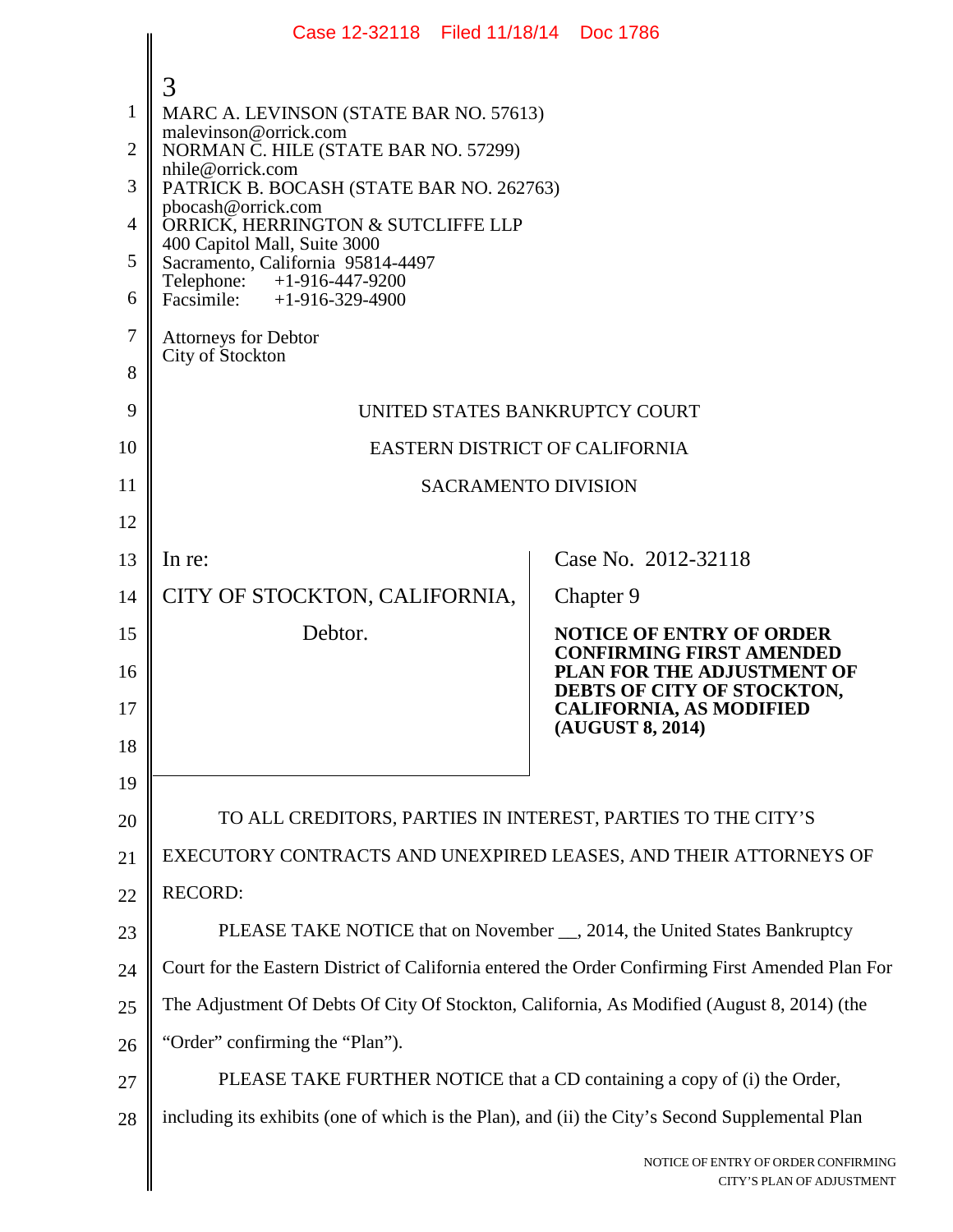| $\mathbf{I}$   | Supplement has been included with this Notice. Paper copies of the Order, its exhibits, and the     |
|----------------|-----------------------------------------------------------------------------------------------------|
| $\overline{2}$ | Second Supplemental Plan Supplement can be obtained at no cost by (i) visiting the City's           |
| 3              | chapter 9 website (stocktonchapter 9.com) and requesting a copy or (ii) mailing or faxing a request |
| 4              | to Rust Consulting/Omni Bankruptcy at the following address: Rust Consulting/Omni                   |
| 5              | Bankruptcy, 5955 DeSoto Avenue, Suite 100, Woodland Hills, CA 91367 (facsimile: 818-783-            |
| 6              | 2737).                                                                                              |
| 7              | PARTICULARLY FOR PARTIES TO THE CITY'S EXECUTORY CONTRACTS AND                                      |
| 8              | UNEXPIRED LEASES, PLEASE TAKE FURTHER NOTICE that:                                                  |
| 9              | 1. Pursuant to the Plan and the Order, the City has rejected the following contracts: (1)           |
| 10             | Office Building Standby Agreement; (2) Lease, dated as of June 21, 1988, between the City, as       |
|                |                                                                                                     |

11 12 13 14 15 lessor, and Stockton Sailing Club, a California corporation, as lessee, as amended by the First Amendment to Lease, dated as of August 22, 1994; (3) Lease, dated as of December 27, 1974, between the City, as lessor, and Stephens Marine, Inc., a California corporation, as lessee, as amended; and (4) Agreement for Purchase and Sale of Real Property, dated as of August 17, 2004, by and between the City and the County of San Joaquin.

16 17 18 19 20 21 22 23 24 25 2. Subject to Paragraph 3 of this Notice, the City is assuming all other executory contracts and unexpired leases. The City believes that it is not in default under any such executory contracts and unexpired leases. Pursuant to the Plan, any party to an assumed executory contract or unexpired lease that asserts that any payment or other performance is due as a condition to the assumption shall, no later than 90 days after the Effective Date of the Plan<sup>1</sup>, file with the Bankruptcy Court and serve upon counsel for the City a written statement and accompanying declaration in support thereof, specifying the basis for its claim. The failure to timely file and serve such a statement and declaration shall be deemed to be a waiver of any and all objections to the assumption and to any claim for cure amounts of the agreement at issue. 3. Notwithstanding Paragraph 2 of this Notice, the agreements relating to Wells Fargo

26

27

Bank, National Public Finance Guaranty, Assured Guaranty Corp. and Ambac Assurance

<sup>28</sup> <sup>1</sup> The Plan defines the Effective Date as the first business day after the conditions specified in Section XIII of the Plan have been satisfied.